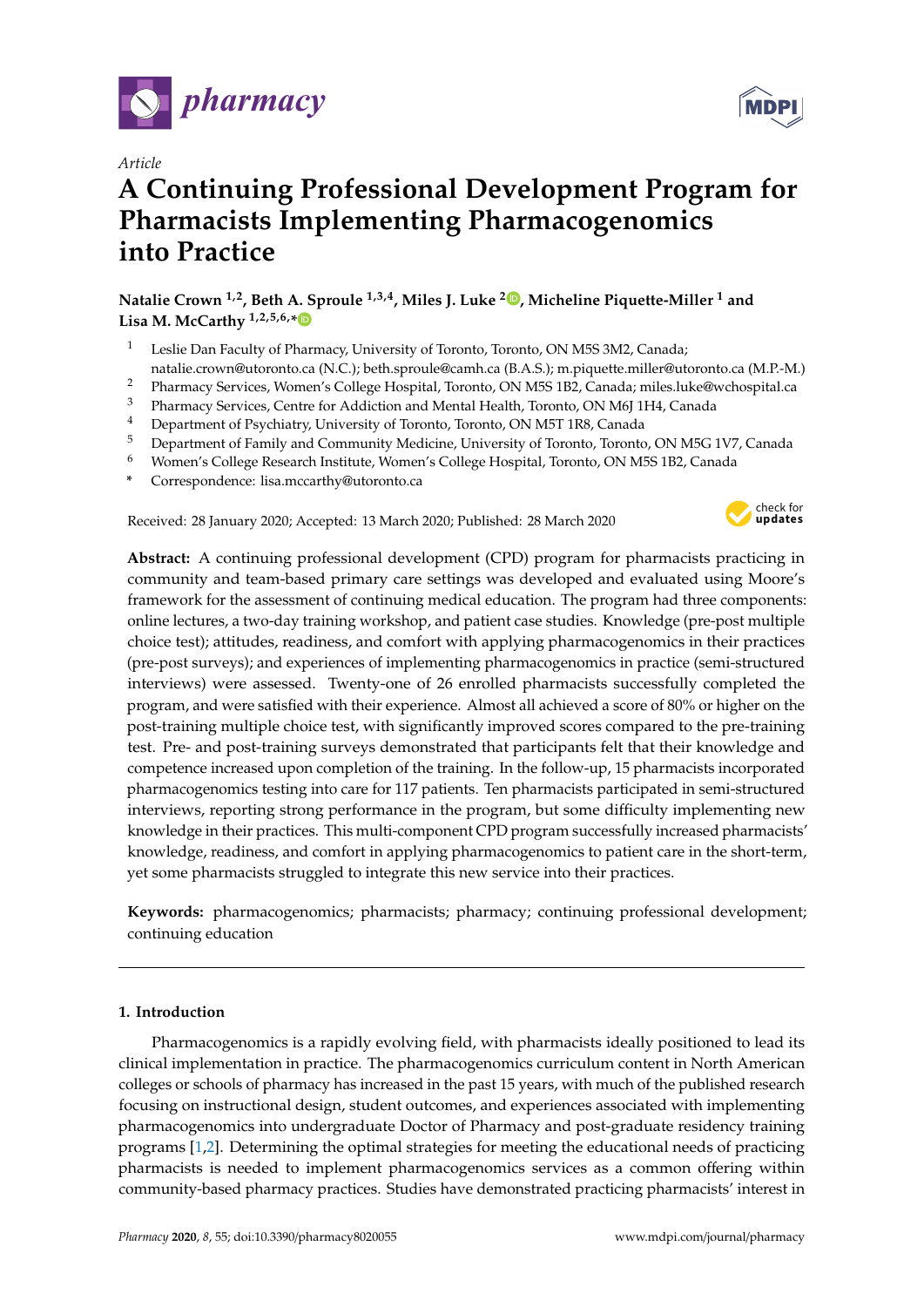offering pharmacogenomics services, but have found that pharmacists want formal training to increase their comfort with making drug therapy recommendations or providing patient education [\[3,](#page-10-2)[4\]](#page-10-3).

The ability of traditional continuing professional development (CPD) programs to enhance the practice of health care professionals and improve health outcomes has been debated in health professions and pharmacy education literature. In a systematic review of the impact of CPD programs on providing clinical community pharmacy services, most cited their effectiveness in terms of knowledge or skill modification [\[5\]](#page-11-0). Yet, as a step towards improving practice and patient outcomes, many advocate for CPD providers to move beyond knowledge-based programming, and embrace application- and practice-based activities [\[6\]](#page-11-1). Moore's conceptual framework for planning and assessing learning in CPD activities proposes seven outcome levels: participation (level 1), satisfaction (level 2), learning (level 3), competence (level 4), performance (level 5), patient health (level 6), and population health (level 7). The framework also provides an approach to both planning and measuring the outcomes of CPD programming [\[7\]](#page-11-2).

To date, pharmacogenomics education for practicing pharmacists has been largely based on short in-person or internet-based programs [\[8\]](#page-11-3). The impact of these programs on pharmacists' abilities to mobilize acquired knowledge to implement new services in their practice environment is not well described. As part of an initiative exploring the implementation of pharmacogenomics in community-based pharmacy practices in Canada (the Pharmacists: Personalized Medicine Experts (PRIME) study), we developed and evaluated a pharmacogenomics CPD program using Moore's Framework. More specifically, we examined the impact of the CPD program on practicing pharmacists' knowledge, readiness and comfort, and ability to implement pharmacogenomics services in their practices.

#### **2. Materials and Methods**

The Pharmacists: Personalized Medicine Experts (PRIME) study was a prospective cohort study that consisted of two distinct phases. In phase one, we developed, delivered, and evaluated a pharmacogenomics CPD program (November 2015–January 2016) using the framework for planning and assessing continuing education (CE) described by Moore et al. [\[7\]](#page-11-2). In the study's second phase, we followed the CPD program's participants in their practice to understand their experiences with implementing pharmacist-led pharmacogenomics services in primary care settings. Research ethics approval for the evaluation of the CPD program and clinical implementation phase was obtained from two institutional research ethics boards (the Centre for Addiction and Mental Health [083/2013] and Women's College Hospital [2015-0037-E], in Toronto, Canada). The qualitative interviews conducted to evaluate pharmacists' experiences with the study were approved by the Women's College Hospital Research Ethics Board (2016-0128-E).

#### *2.1. Phase 1—Pharmacogenomics CPD Program*

#### 2.1.1. Recruitment Procedures

Pharmacists licensed to provide direct patient care in the province of Ontario who practiced primarily (i.e., >50% of their total working hours per month) in primary care settings were eligible to participate in PRIME. We used a broad definition of primary care settings that included community pharmacies, as well as interprofessional family medicine practices (which, in our jurisdiction, are called family health teams). Pharmacists practicing exclusively in hospitals, and pharmacy students/interns, were not eligible for the study. In addition, pharmacists already enrolled in another pharmacogenomics training program were not eligible.

Participants were recruited through an email invitation. First, we contacted pharmacists who had previously participated in a study led by one of the co-principal investigators and had consented to be contacted for future opportunities. Second, we sent invitations to pharmacists who had already expressed an interest in participating in the project. Third, we invited pharmacists who had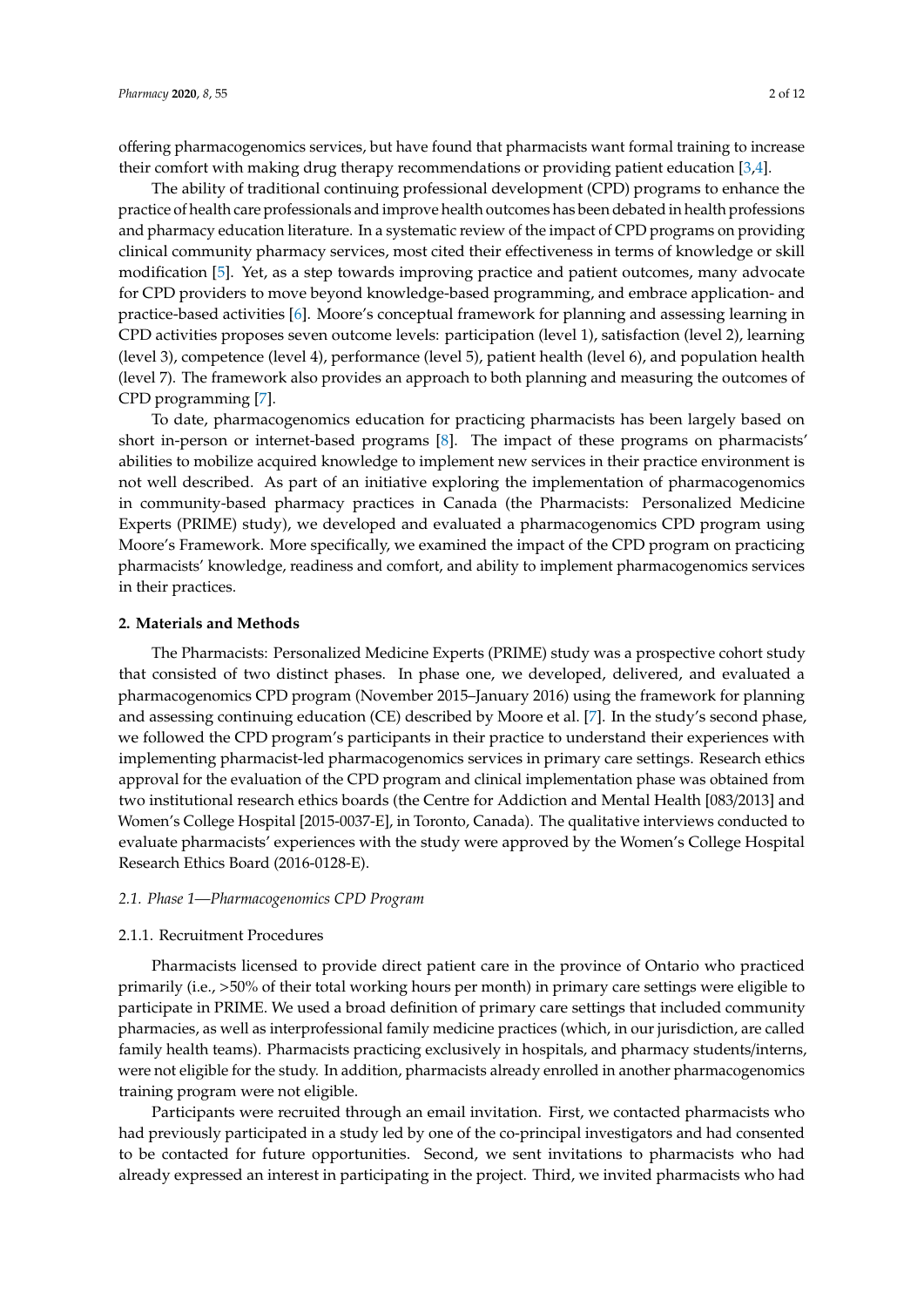subscribed to the email distribution lists of the Leslie Dan Faculty of Pharmacy, University of Toronto Continuous Professional Development office; Ontario's family health team pharmacists; and selected pharmacy corporations.

Since the second study phase was planned as a feasibility study, we determined a priori that our maximum capacity for the CPD program was 25 participants. Participants were selected by the study team to obtain maximum variability with respect to geographic location in Ontario and practice settings.

#### 2.1.2. CPD Program Design and Curriculum

The curriculum was based on an assessment of the educational needs of pharmacists in pharmacogenomics, and the experience of the study investigators as clinicians and educators [\[3,](#page-10-2)[4\]](#page-10-3). Moore's framework suggests beginning the planning of a CE activity with a needs assessment. Multiple 'gap analyses' are performed in succession at decreasing levels of the framework until the CE planners are no longer able to identify a gap. We identified a gap at level 3 (knowledge), in that multiple studies have demonstrated that practicing pharmacists felt that they needed formal training to be more comfortable integrating pharmacogenomics into their processes for making drug therapy recommendations [\[3,](#page-10-2)[4\]](#page-10-3).

A CPD program was designed with three distinct components, to be completed sequentially within a two-month period, with an emphasis on content intended to increase the participants' knowledge and competence in the field of pharmacogenomics. Part 1 of the program, administered through the Blackboard learning management system used at the time of the study at the University of Toronto, consisted of three hours of online educational modules. Part 2 consisted of 12 contact hours in a two-day live training workshop. Multiple learning modalities were employed during the workshop, including lectures, facilitated discussions, case presentations, and role play scenarios. A summary of the session topics, and corresponding learning objectives, is included in Table S1. In Part 3, pharmacists completed application exercises that required them to independently develop three individualized care plans for simulated patient cases using pharmacogenetic testing results and write their recommendations to send to primary care prescribers. Individual and global feedback was provided to participants on their submissions.

The structure of the CPD program closely resembled the adaptation of Merrill's approach to instructional design presented within Moore's framework [\[9\]](#page-11-4). This approach begins with presenting relevant declarative knowledge to the training program's participants in the form of summary information and evidence, in our case by using lecture-style learning modules in parts 1 and 2 of the program. Instilling procedural knowledge (i.e., knowing what to do) was the focus of part 2 of this training program. Part 3 of the program allowed participants to practice the skills learned in parts 1 and 2 by providing them with opportunities to work through and solve simulated patient cases that were designed to mimic the cases they might see during the second phase of the PRIME study. According to Merrill's approach, this component of instructional design, along with feedback, is imperative for increasing the participant's competence, or ability to show how to perform the techniques in a practice environment. The patient workup and feedback exercise doubled as a means of formative assessment, as it enabled the CPD program's faculty to determine whether the participants were on track to meet the predetermined learning objectives. This concept of ongoing assessment of the CPD program to ensure that it is reaching its intended outcomes is a continuation of the backwards planning and gap analyses that informed the program's design, and is central to Moore's framework for planning and assessing CPD.

The CPD program participants also received support after the completion of the program itself. The Blackboard Learning Management system was used as a resource portal to provide participants with links to clinical guidelines and information about pharmacogenomics and mental health conditions, as well as a forum to discuss the cases through a discussion board. The formal training was supplemented with continuing support through an online community of practice, moderated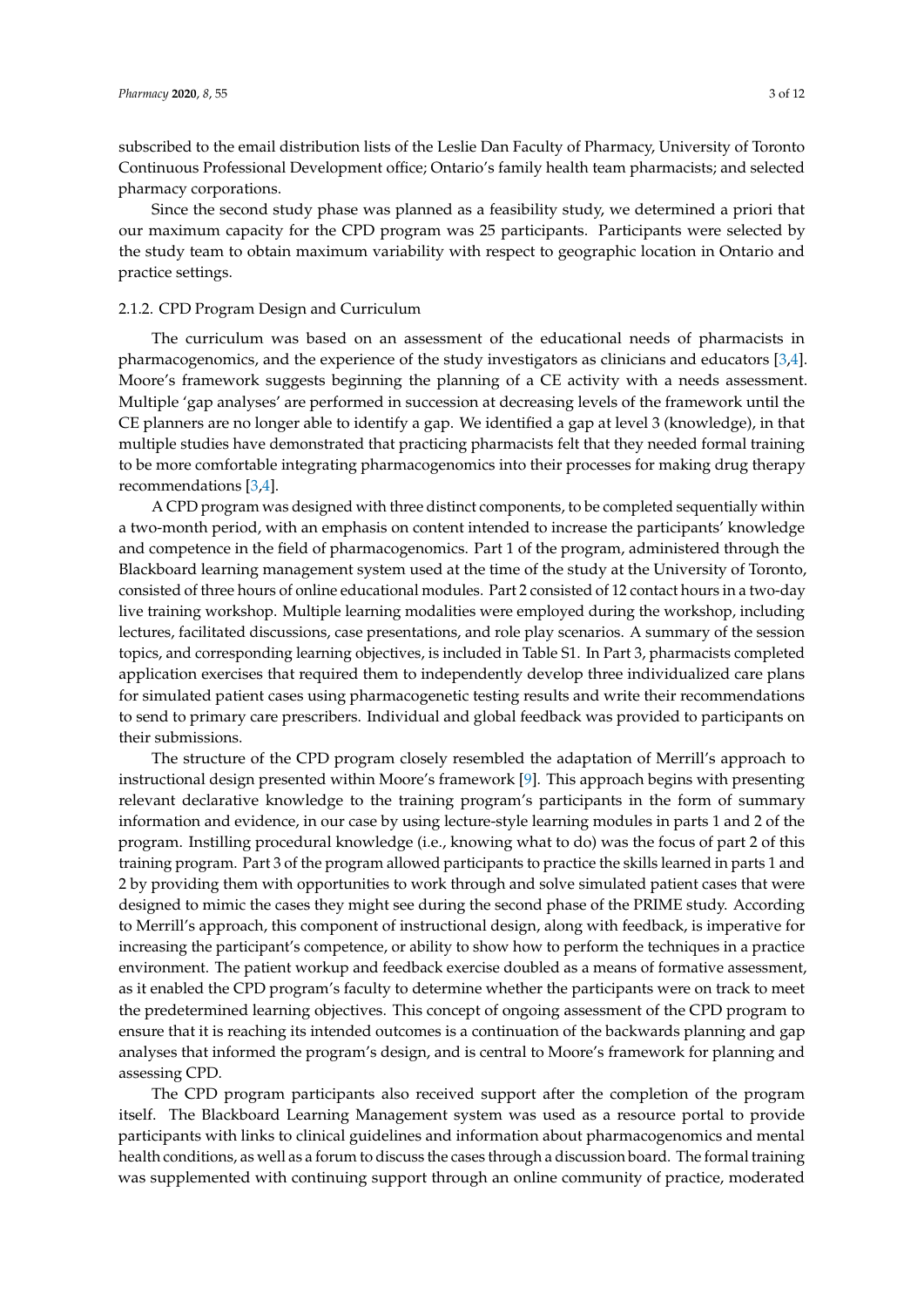by faculty members from the training program who had expertise in applying pharmacogenetics in clinical practice. Faculty members were also available to the participants for consultation with individual cases they encountered in the implementation phase.

#### *2.2. Phase 2—Pharmacogenomics Implementation in Practice*

In the second phase of PRIME, pharmacists who successfully completed the CPD program sought to integrate pharmacogenomic testing into their existing primary care practices by identifying patients who may benefit from the service. For this purpose, patients were at least 18 years old and were either prescribed or switching to a new antidepressant or antipsychotic, or had a poor response or significant and repeated side effects to an antidepressant or antipsychotic. The patients provided a saliva sample for pharmacogenetic testing. The pharmacists conducted a comprehensive medication review with the patient, then reviewed the pharmacogenetic test results to discuss recommendations about antidepressant and antipsychotic treatment, as appropriate, with the patient.

#### *2.3. Outcomes*

Moore's 2009 outcomes framework proposes seven distinct levels that align with specific instructional designs [\[7\]](#page-11-2). The outcomes reported in this study are summarized in Table [1](#page-3-0) and map to levels 1 through 5 of Moore's framework.

<span id="page-3-0"></span>

| <b>Moore's Framework</b>        | Description                                                                                                                            | <b>Study Outcomes</b>                                                                                                                                     |  |
|---------------------------------|----------------------------------------------------------------------------------------------------------------------------------------|-----------------------------------------------------------------------------------------------------------------------------------------------------------|--|
| Level 1: Participation          | Number of pharmacists who<br>participated in the activity                                                                              | Training program attendance and<br>completion                                                                                                             |  |
| Level 2: Satisfaction           | The degree to which the<br>expectations of the participations<br>about the setting and delivery of<br>the CE activity were met         | Training Program Participant<br>Satisfaction Questionnaire                                                                                                |  |
| Level 3A: Declarative knowledge | The degree to which participants<br>state what the CE activity<br>intended them know                                                   | Objective: Pre-Post Knowledge<br><b>Test</b><br>Subjective: Self-Assessment<br>Survey, Part B                                                             |  |
| Level 3B: Procedural knowledge  | The degree to which participants<br>state how to do what the CE<br>activity intended them know how<br>to do                            |                                                                                                                                                           |  |
| Level 4: Competence             | The degree to which participants<br>show in an educational setting<br>how to do what the CE activity<br>intended them to be able to do | Objective: Individual and global<br>feedback on the patient case<br>workups submitted by<br>participants<br>Subjective: Self-Assessment<br>Survey, Part C |  |
| Level 5: Performance            | The degree to which participants<br>do what the CE activity intended<br>them to be able to do in their<br>practices                    | Objective: Patient enrollment in<br><b>PRIME</b><br>Subjective: semi-structured<br>pharmacist interviews with<br>thematic analysis                        |  |

**Table 1.** The PRIME training program outcomes mapped to Moore's Framework [\[7\]](#page-11-2).

#### 2.3.1. Participant Satisfaction Questionnaire

Existing materials from the Continuous Professional Development program at the University of Toronto were adapted to create a 63-item questionnaire to evaluate participants' opinions of the training program. Items requested either open-ended or Likert-type scale responses from the participants, and were designed to measure their satisfaction with aspects of each component of the program, including the content and delivery, and to elicit suggestions for how the training program could be improved.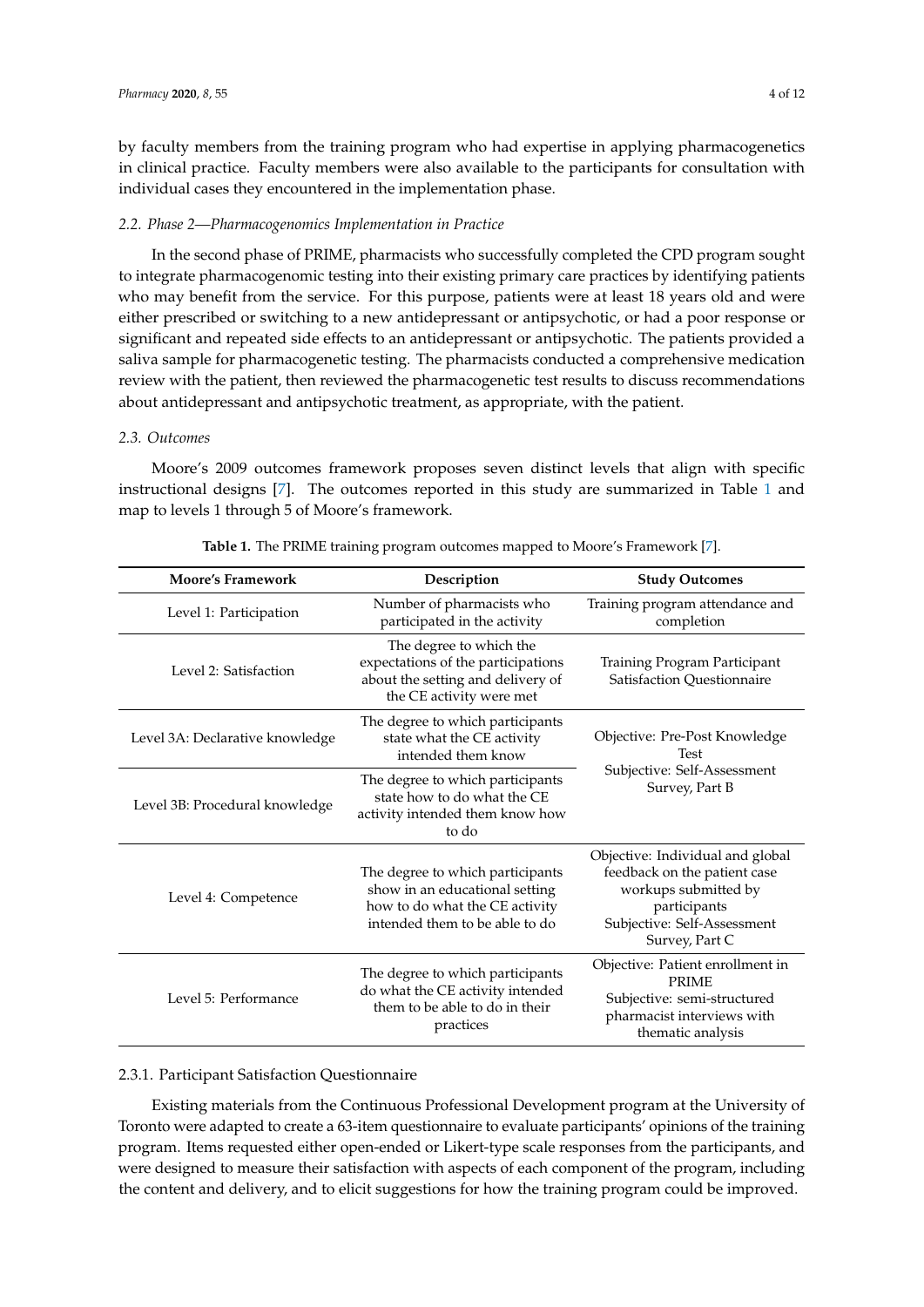A 20-item multiple choice test was developed and reviewed for content validity by subject matter experts within our investigator team, most of whom are experienced university educators. Each participant was given one attempt at the test. The participants undertook the test before accessing the online pre-workshop modules, and again after the training program was complete. The participants needed to achieve a score of 70% or greater on the post-program knowledge test to successfully complete the training. Of the 20 items included in the test, six were designed to evaluate declarative knowledge, and 14 were designed to evaluate procedural knowledge.

#### 2.3.3. Self-Assessment Survey

This survey consisted of three parts and was administered simultaneously with the knowledge test, i.e., before and after the training program. In Part A, the pharmacists completed a short demographic questionnaire that included age, gender, years in pharmacy practice, post-graduate education, other certifications or specializations, practice setting, or other relevant informal training or work experience in pharmacogenetics. In Parts B and C, the pharmacists used five-point Likert scale responses to indicate their extent of agreement with 16 items. Part B items explored whether the pharmacists felt adequately informed about common issues in using pharmacogenomics information as part of patient care (self-reported knowledge; Moore's level 3). Part C explored the pharmacists' attitudes about the role of pharmacogenomics in clinical practice, and the suitability of the pharmacists in general to promote the uptake of its use in practice (intention to change—level 4). Part C also asked the participants to evaluate their own ability to apply this information in practice (self-reported competence—level 4). The survey was developed for this study based on a literature review of items from similar initiatives [\[3,](#page-10-2)[10](#page-11-5)[,11\]](#page-11-6) and assessed for face validity by those who completed pilot tests. Two iterations of the survey were pilot tested with practicing pharmacists (who did not participate in the study) before it was finalized.

#### 2.3.4. Semi-Structured Interviews

All of the pharmacogenomics training program's 21 participants received email invitations to participate in an approximately 30-minute long, semi-structured telephone interview about their overall experience with implementing pharmacogenomics into their practice. Pharmacists who expressed an interest in participating in an interview were contacted by phone prior to the interview to answer any questions regarding the interviews, and to obtain verbal consent. Interviews were conducted by a pharmacy resident between February and April 2017, and were audio recorded and transcribed verbatim.

#### *2.4. Data Analysis*

Summary statistics are reported as means and standard deviations for continuous data and counts, and as percentages, medians, and min/max for categorical data. Paired t-tests were used to compare before-and-after scores on the knowledge test. The data collection method for the Self-Assessment Survey did not allow pairing; therefore, unpaired t-tests were used to assess change. P-values less than 0.05 were considered to be statistically significant. All statistical analyses were conducted using IBM SPSS Statistics Version 23.0.

Qualitative data management software (MaxQDA, version 12) was used to organize interview transcript data and to assist with thematic analysis. Transcripts were inductively coded by the interviewer and a pharmacist graduate student. Themes and patterns within the coded data relating to participant performance (Moore's level 5) in delivering pharmacogenetic clinical services in the PRIME program were identified and interpreted. A third investigator reviewed several coded transcripts and their analysis, to enhance the 'trustworthiness' of these findings.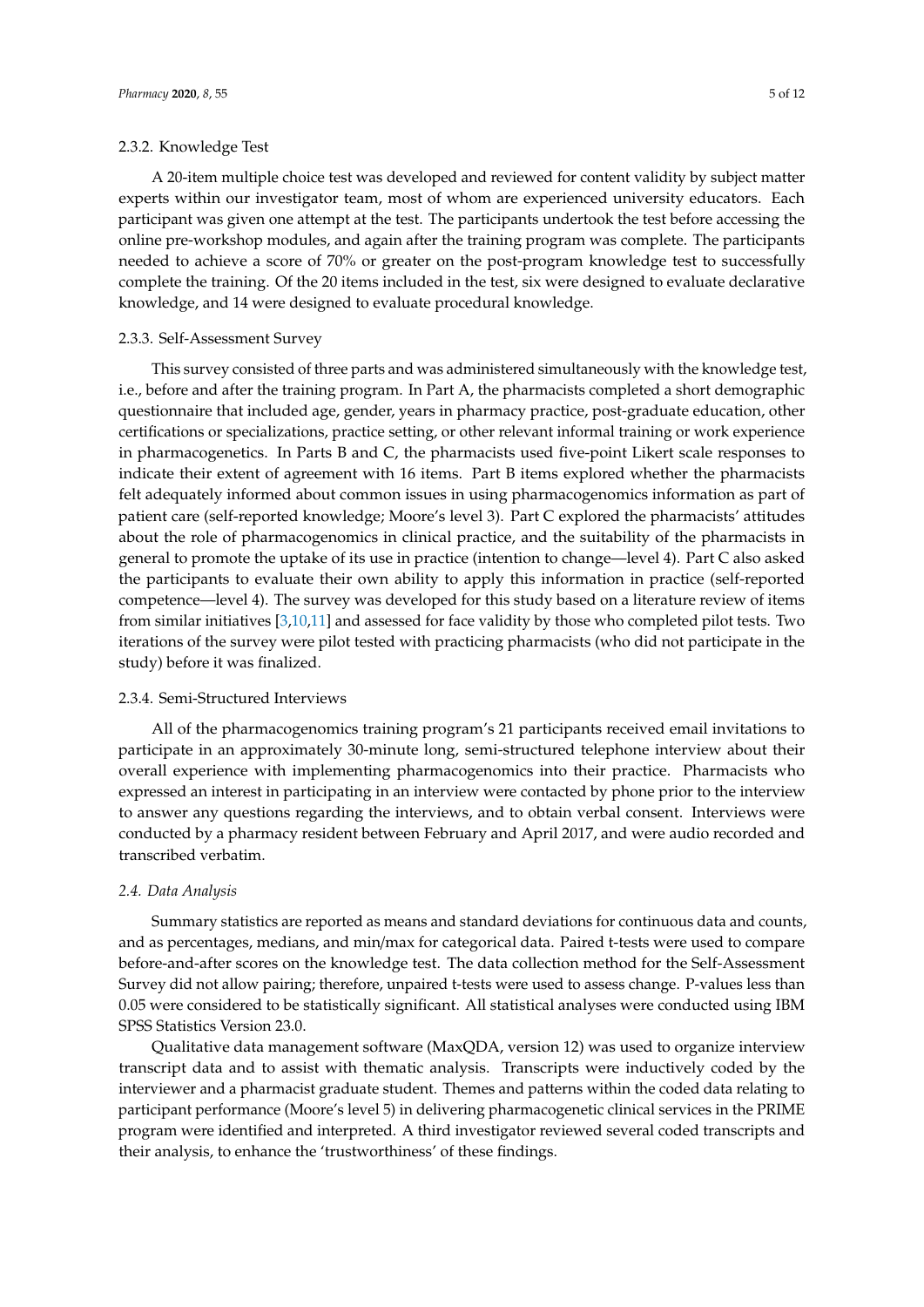#### **3. Results**

#### *3.1. Training Program Participants*

Table [2](#page-5-0) summarizes the characteristics of the 26 pharmacist participants: most were 40–59 years old  $(n = 15, 58\%)$ ; 15 (58%) self-identified as women. The majority of pharmacists  $(n = 20, 77\%)$  had been in practice for more than 5 years. Most of the pharmacists ( $n = 18,69\%$ ) practiced in community pharmacy, while the remainder  $(n = 8, 31%)$  practiced in interprofessional primary care clinics. The majority of pharmacists ( $n = 18,69\%$ ) had undertaken other certifications or specializations, with 12 of these having completed more than two programs.

<span id="page-5-0"></span>

| Characteristic                     | Category                              | $n$ (%)     |
|------------------------------------|---------------------------------------|-------------|
| Age (years)                        | $20 - 39$                             | 11 $(42\%)$ |
|                                    | $40 - 59$                             | 15(58%)     |
| Gender                             | Women                                 | 15(58%)     |
|                                    | Men                                   | 11 $(42\%)$ |
| <b>Primary Practice Setting</b>    | Community Pharmacy                    | $18(69\%)$  |
|                                    | <b>Primary Care Clinics</b>           | $8(31\%)$   |
| Years in Practice                  | $<$ 5                                 | 6(23%)      |
|                                    | $5 - 9$                               | 4(15%)      |
|                                    | 10 or more                            | $16(62\%)$  |
| Highest Pharmacy-Related Education | Bachelor of Science in Pharmacy       | $18(69\%)$  |
|                                    | Advanced Academic/Research (MSc, MBA) | 4(15%)      |
|                                    | Residency Trained                     | 1(4%)       |
|                                    | Doctor of Pharmacy                    | $3(12\%)$   |

**Table 2.** Training program participant characteristics (n = 26).

With respect to prior training in pharmacogenomics, all of the pharmacists disagreed with the statement "Pharmacogenetics was an integral part of my undergraduate pharmacy school curriculum". When asked to estimate the number of hours of training received in the past, the mean was 2.1 (SD 3.9; min, max: 0, 15). Seventeen (43%) of the pharmacists reported they had received no training whatsoever, and three (8%) of the pharmacists reported receiving 10 or more hours.

#### *3.2. Moore's Expanded Outcome Framework*

#### 3.2.1. Level 1: Participation

Interest exceeded initial expectations, with 143 pharmacists applying to participate within the first 48 hours of advertising. From this group, 26 pharmacists were selected for the training program. All 26 completed the early online training, 24 attended the live training workshop, and 21 successfully completed the entire training program. All withdrawals were due to personal circumstances.

### 3.2.2. Level 2: Satisfaction

Satisfaction using the feedback tool was received from 23 participants, though not every question was answered by every participant. In general, participants felt that the program met their expectations  $(n = 17/18, 94\%$  agreed or strongly agreed) and that the length of the training program was appropriate  $(n = 15/19, 79\%$  responded "Just right"). They were satisfied with the training experience; 90% (n = 18/20) agreed or strongly agreed that the caliber of instruction was high, and 95% (n = 19/20) agreed or strongly agreed that the organization of the program was very good, with  $95\%$  (n = 18/19) agreeing or strongly agreeing that they would recommend this course to colleagues. Areas for improvement were noted in terms of the formatting and readability of the course handouts, providing access to more resources to facilitate self-directed learning, and additional practice in applying the training program's concepts (e.g., in case studies).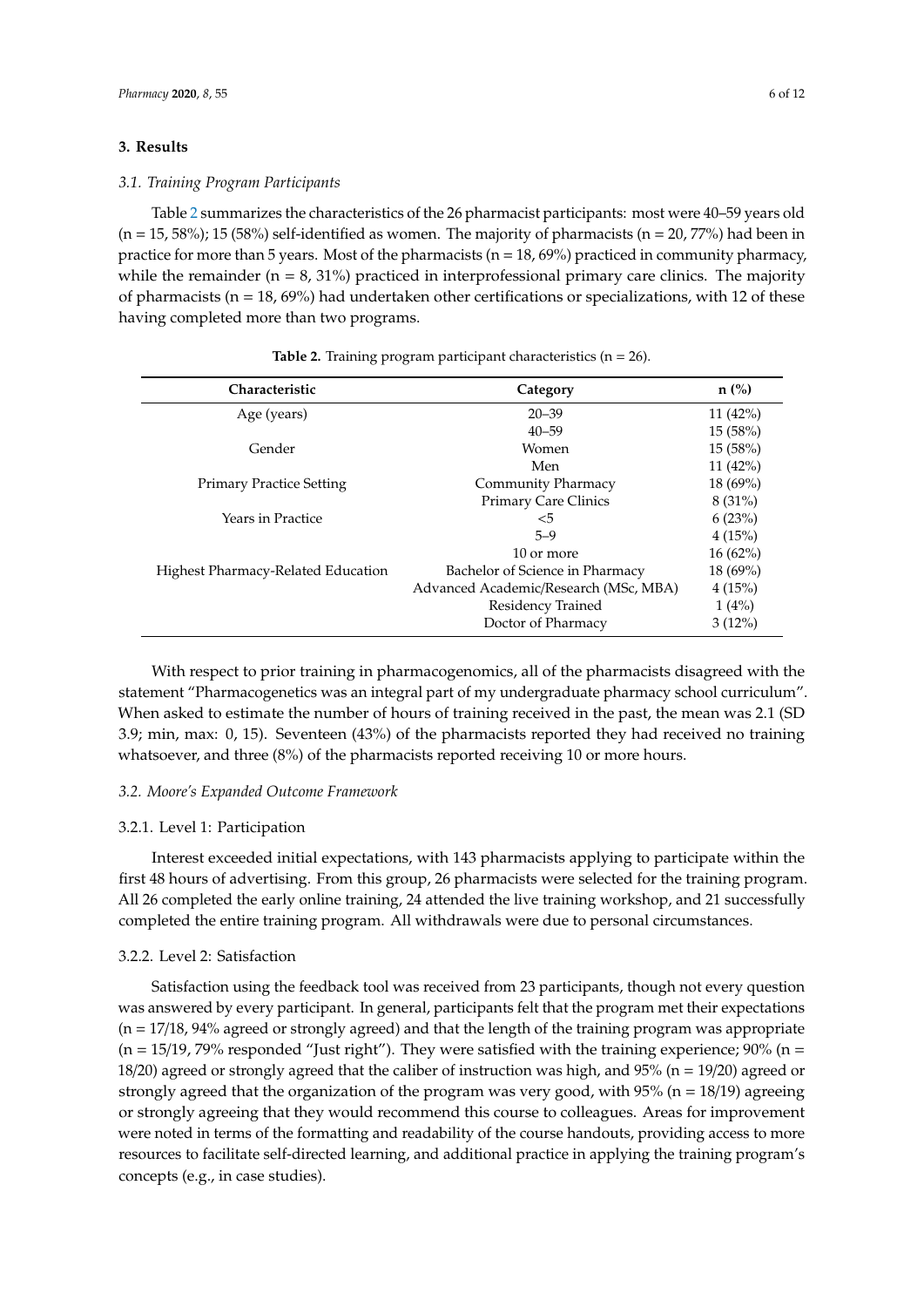# 3.2.3. Level 3: Declarative and Procedural Knowledge 3.2.3. Level 3: Declarative and Procedural Knowledge

The mean score on the knowledge test before the program was 11.2 (SD 2.4), and was 17.3 (SD 1.6) The mean score on the knowledge test before the program was 11.2 (SD 2.4), and was 17.3 (SD on completion of the program (mean difference 6.1 [SD 2.9],  $p < 0.001$ ), from a total possible 20 points. The distribution of test scores is shown in Figure [1.](#page-6-0) Eighty-one percent (n = 21/26) of pharmacists  $\mathop{\mathsf{complete}}$  the post-test, with two participants achieving the minimum mark of 70%, and the majority (n = 19/21, 90%) of pharmacists achieving 80% or above.

<span id="page-6-0"></span>

**Figure 1.** The distribution of pre- and post-program knowledge test scores. **Figure 1.** The distribution of pre- and post-program knowledge test scores.

demonstrating significantly greater agreement with statements about being adequately informed of the availability of pharmacogenomics testing, and how to apply certain pharmacogenomics principles, after the CPD program, compared with before it. The pre- and post-training program survey results are presented in Table [3.](#page-6-1) post-training program survey results are presented in Table 3. These findings were mirrored by those of Part B of the Self-Assessment Surveys, with pharmacists

<span id="page-6-1"></span>

| <b>Item</b>                                                                          | Pre-Program Mean $(SD)$ <sup>1</sup> | Post-Program Mean (SD) <sup>1</sup> | $p$ -value <sup>2</sup> |  |  |  |
|--------------------------------------------------------------------------------------|--------------------------------------|-------------------------------------|-------------------------|--|--|--|
|                                                                                      | Part B – Self Reported Knowledge     |                                     |                         |  |  |  |
| I am adequately informed about the<br>availability of genetic testing.               | 1.6(0.7)                             | 3.9(0.8)                            | < 0.001                 |  |  |  |
| I am adequately informed about applying                                              |                                      |                                     |                         |  |  |  |
| pharmacogenetics in the context of                                                   | 1.6(0.7)                             | 4.1(0.3)                            | < 0.001                 |  |  |  |
| selecting medication therapy.                                                        |                                      |                                     |                         |  |  |  |
| I am adequately informed about applying<br>pharmacogenetics in the context of dosing | 1.7(0.7)                             | 3.8(0.7)                            | < 0.001                 |  |  |  |
| medication therapy.                                                                  |                                      |                                     |                         |  |  |  |
| I feel comfortable recommending                                                      |                                      |                                     |                         |  |  |  |
| medication therapy with my current                                                   | 1.7(0.7)                             | 3.7(1.0)                            | < 0.001                 |  |  |  |
| knowledge of pharmacogenetics.                                                       |                                      |                                     |                         |  |  |  |
| I feel comfortable recommending                                                      |                                      |                                     |                         |  |  |  |
| medication doses with my current<br>knowledge of pharmacogenetics.                   | 1.7(0.7)                             | 3.3(1.0)                            | 0.002                   |  |  |  |
|                                                                                      |                                      |                                     |                         |  |  |  |

**Table 3.** The PRIME Self-Assessment Survey.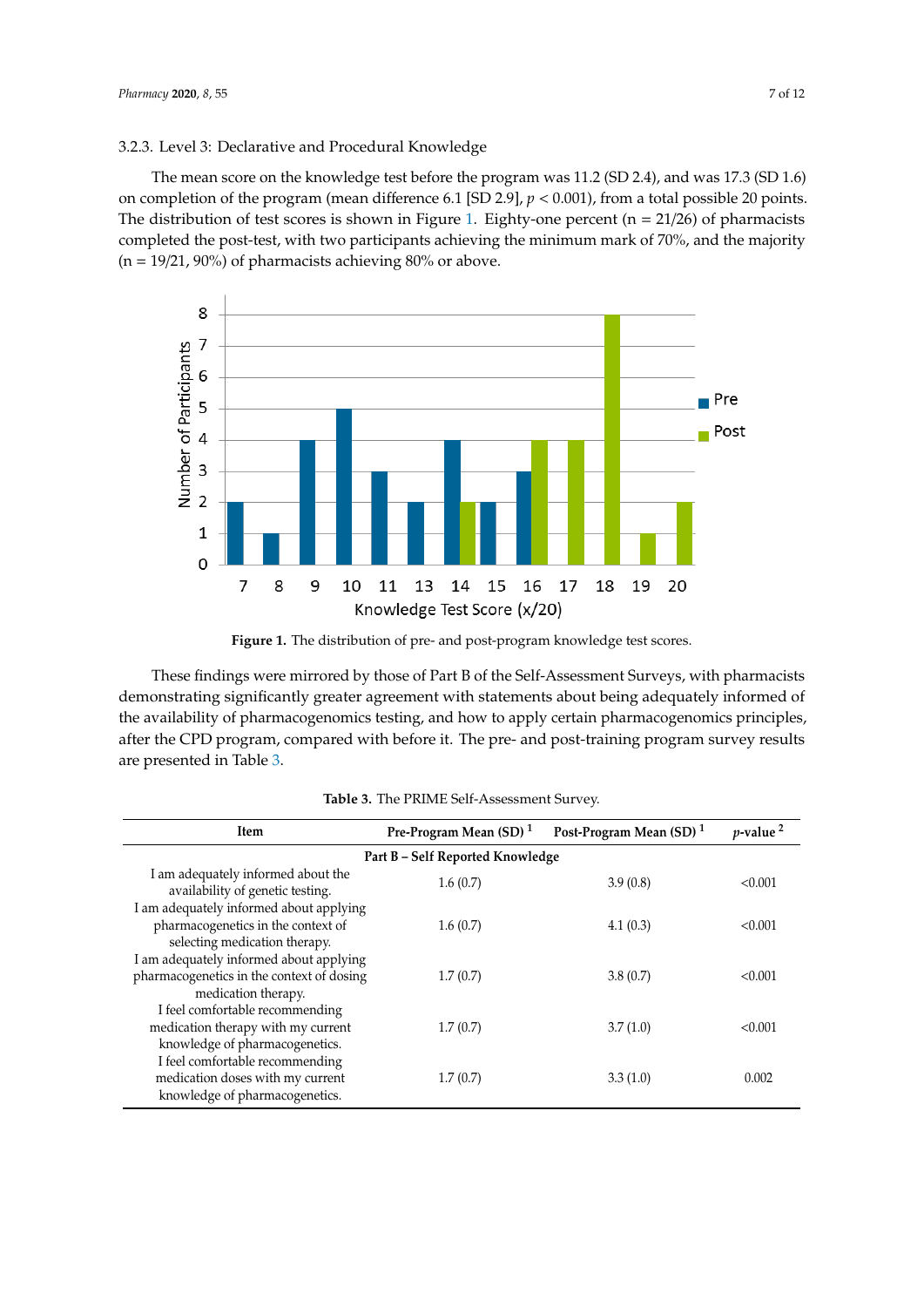| Item                                                   | Pre-Program Mean (SD) <sup>1</sup> | Post-Program Mean (SD) <sup>1</sup> | $p$ -value <sup>2</sup> |  |  |
|--------------------------------------------------------|------------------------------------|-------------------------------------|-------------------------|--|--|
| Part C - Intention to change, Self-reported competence |                                    |                                     |                         |  |  |
| Pharmacogenetics will be an important                  |                                    |                                     |                         |  |  |
| component of pharmacy practice in the                  | 4.5(0.5)                           | 4.8(0.4)                            | 0.13                    |  |  |
| future.                                                |                                    |                                     |                         |  |  |
| As a pharmacist I am well positioned to                |                                    |                                     |                         |  |  |
| interpret pharmacogenetics testing                     | 4.0(1.4)                           | 4.4(0.5)                            | 0.39                    |  |  |
| information for my patients.                           |                                    |                                     |                         |  |  |
| Pharmacogenetics is relevant to my clinical            |                                    |                                     | 0.45                    |  |  |
| practice.                                              | 4.1(0.9)                           | 4.3(0.5)                            |                         |  |  |
| I can identify medications for which                   |                                    |                                     |                         |  |  |
| pharmacogenetics testing may be                        | 2.5(1.2)                           | 4.2(0.4)                            | < 0.001                 |  |  |
| considered.                                            |                                    |                                     |                         |  |  |
| I feel comfortable recommending                        |                                    |                                     |                         |  |  |
| medication therapy with my current                     | 1.7(0.7)                           | 3.7(1.0)                            | < 0.001                 |  |  |
| knowledge of pharmacogenetics.                         |                                    |                                     |                         |  |  |
| I can accurately apply pharmacogenetics                |                                    |                                     |                         |  |  |
| concepts to medication therapy selection for           | 1.7(0.7)                           | 4.1(0.4)                            | < 0.001                 |  |  |
| my patients.                                           |                                    |                                     |                         |  |  |
| I feel comfortable recommending                        |                                    |                                     |                         |  |  |
| medication doses with my current                       | 1.7(0.7)                           | 3.3(1.0)                            | 0.002                   |  |  |
| knowledge of pharmacogenetics.                         |                                    |                                     |                         |  |  |
| I can accurately apply pharmacogenetics                |                                    |                                     |                         |  |  |
| concepts to medication therapy dosing for              | 1.7(0.7)                           | 3.7(0.8)                            | < 0.001                 |  |  |
| my patients.                                           |                                    |                                     |                         |  |  |
| I can provide information about how                    |                                    |                                     |                         |  |  |
| pharmacogenetics affects the efficacy of               | 3.1(1.5)                           | 4.2(0.9)                            | 0.02                    |  |  |
| medication therapy for my patients.                    |                                    |                                     |                         |  |  |
| I can provide information about how                    |                                    |                                     |                         |  |  |
| pharmacogenetics affects the safety of                 | 3.0(1.3)                           | 4.0(0.8)                            | 0.02                    |  |  |
| medication therapy for my patients.                    |                                    |                                     |                         |  |  |

**Table 3.** *Cont*.

<sup>1</sup> Response Scale: 1 = Strongly Disagree, 2 = Disagree, 3 = Neutral, 4 = Agree, 5 = Strongly Agree; <sup>2</sup> Unpaired t-test.

#### 3.2.4. Level 4: Competence

Part C of the Self-Assessment Surveys, shown in Table [3,](#page-6-1) administered prior to and upon completion of the training program, revealed less uniform increases in pharmacists' agreement with positive statements about their opinions of pharmacogenomics in pharmacy practice, and their ability and comfort in applying pharmacogenomics principles to medication therapy. The participants' attitudes with respect to the importance of pharmacogenomics in current and future practice, as well as their own suitability as pharmacists to apply this information to patient care, were positive both before and after the study. Significant increases were observed in the participants' self-reporting of their ability to identify opportunities for pharmacogenetic testing, and comfort and ability in using pharmacogenetic principles in selecting and recommending medication therapy.

# 3.2.5. Level 5: Performance

Of the 21 pharmacists who completed the training program, 15 provided clinical pharmacogenomics services to at least one patient in the PRIME program. A total of 117 patients underwent a medication review by a pharmacist, completed pharmacogenetic testing, and followed up with the pharmacist to discuss the results. All of these pharmacists were invited to participate in a telephone interview about their experiences implementing and delivering pharmacogenomics in practice; 10 agreed to be interviewed. Five participants practiced in community pharmacies and five practiced in team-based settings (such as in family health teams or nurse practitioner-led clinics) located in both urban and rural parts of Ontario. Eight of the 10 pharmacist interviewees had provided clinical pharmacogenetic services for at least one patient.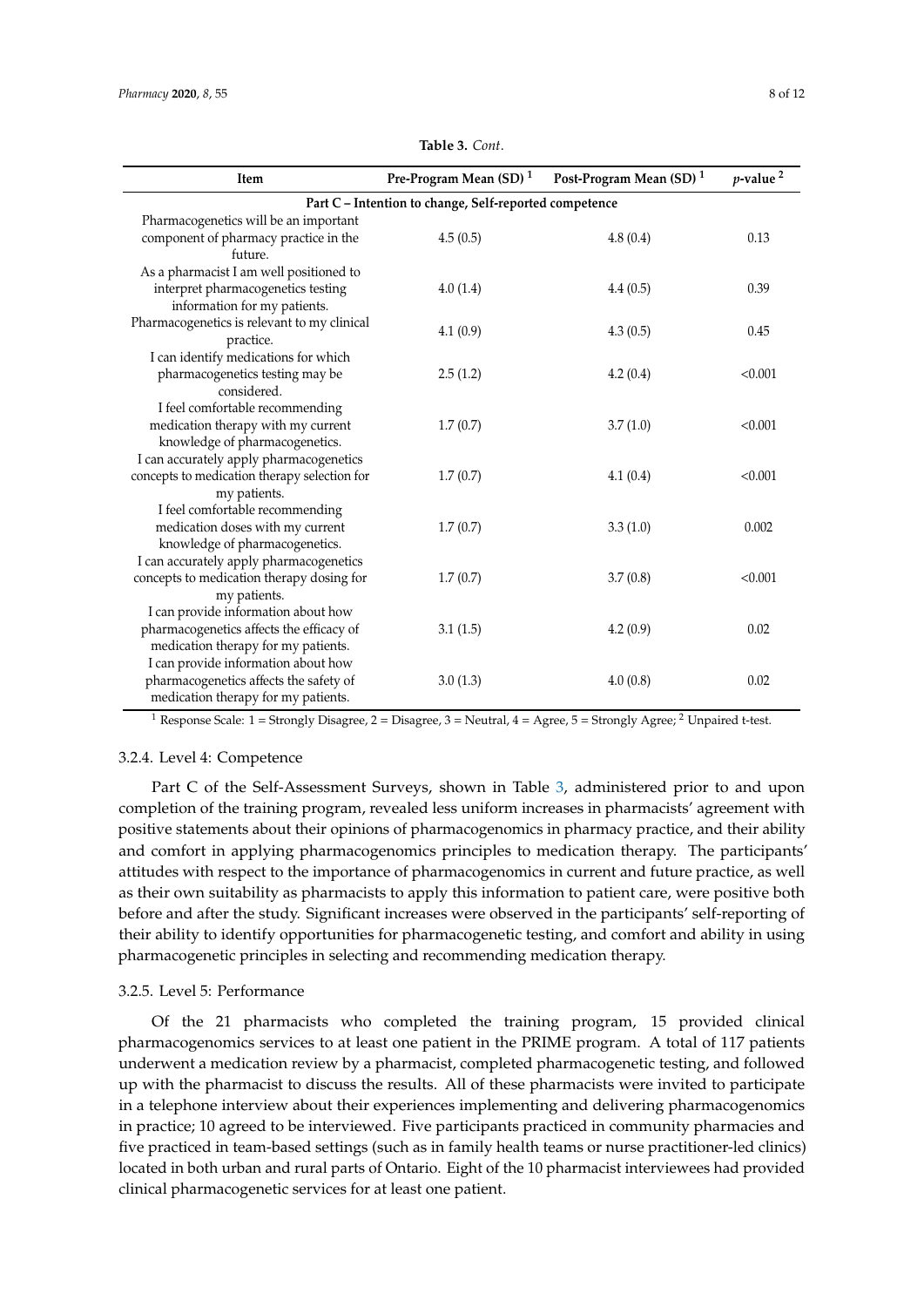Pharmacists reported increased knowledge and competence after completing the pharmacogenomics CPD program.

*"I feel that I definitely have a better understanding than I had before. I definitely have more resources that I've learned about through this process. So if I were to be asked a question, I think I can be able to find the right resources to provide some opinion."*

Many shared examples of applying the knowledge and skills that they had practiced in the CPD program to situations they encountered in their practices, such as identifying patients who would benefit from pharmacogenomics services, making and implementing pharmacotherapy recommendations based on pharmacogenomics results, and providing patient education. However, some pharmacists reported that some personal discomfort with providing pharmacogenomics services persisted until after they had cared for a few patients in their practice. Some of this discomfort was attributed to pharmacogenomics testing interpretation being an inexact process requiring clinical interpretation and decision-making.

*"Especially with some of the first patients that I had, it just took me a while to feel comfortable myself with all of that. So let alone, sort of potential knowledge gaps that I had too. So not only getting comfortable in understanding what the results mean and how to apply that to the patient but also the knowledge gaps with regards to... I mean, like CANMAT [Canadian Network for Mood and Anxiety Treatments, parentheses added] guidelines for anxiety and depression and all of those subcategories, I found that I really had to refresh myself. Obviously wanting to recommend what was first line."*

Other participants with early successes reported this as motivator to continue.

*"Well, I can tell you that I got three more referrals from that physician. So I think once you kind of see some of that success that also kind of buys into the approach as well."*

Despite the objective gains in understanding, comfort, and competence evident from the CPD program surveys, some pharmacists shared that they lacked confidence in their real-world ability to recommend or refer patients for pharmacogenomics testing. Still, other participants described a need for additional training if they were to continue offering the service beyond the context of the study, and for the resources and support from study personnel.

*"I think I would want to personally study a little bit more now that I have an understanding. I think I have a very general understanding and have been able to at least talk about the reports. But if I were doing it on my own, I would want to be a little bit more up-to-date. Like* . . . *because you know, being part of the study, I always felt that if I had any questions, I can reach out to somebody who is an expert. But if I were doing it on my own then I would expect that my level of understanding should be higher."*

Furthermore, these participants postulated that their recruitment of patients into the study and incorporation of pharmacogenomics testing into their practices would have been enhanced by increased comfort and competency in providing pharmacogenomics services.

# **4. Discussion**

The PRIME CPD program was successful in equipping pharmacists as personalized medicine experts, as evidenced by short-term improvements in knowledge tests, self-reported competence, and the demonstration of application in a practice setting. We used an established curriculum planning framework in our program design, with the goal of equipping pharmacists with the procedural knowledge to enact level 5 (performance) in Moore's framework. We used blended and active learning strategies, incorporated several embedded application opportunities, and our program was designed by an interprofessional team. Since our training program was developed, consensus-based pharmacogenomics competencies have been published to guide pharmacy education in this field [\[12\]](#page-11-7).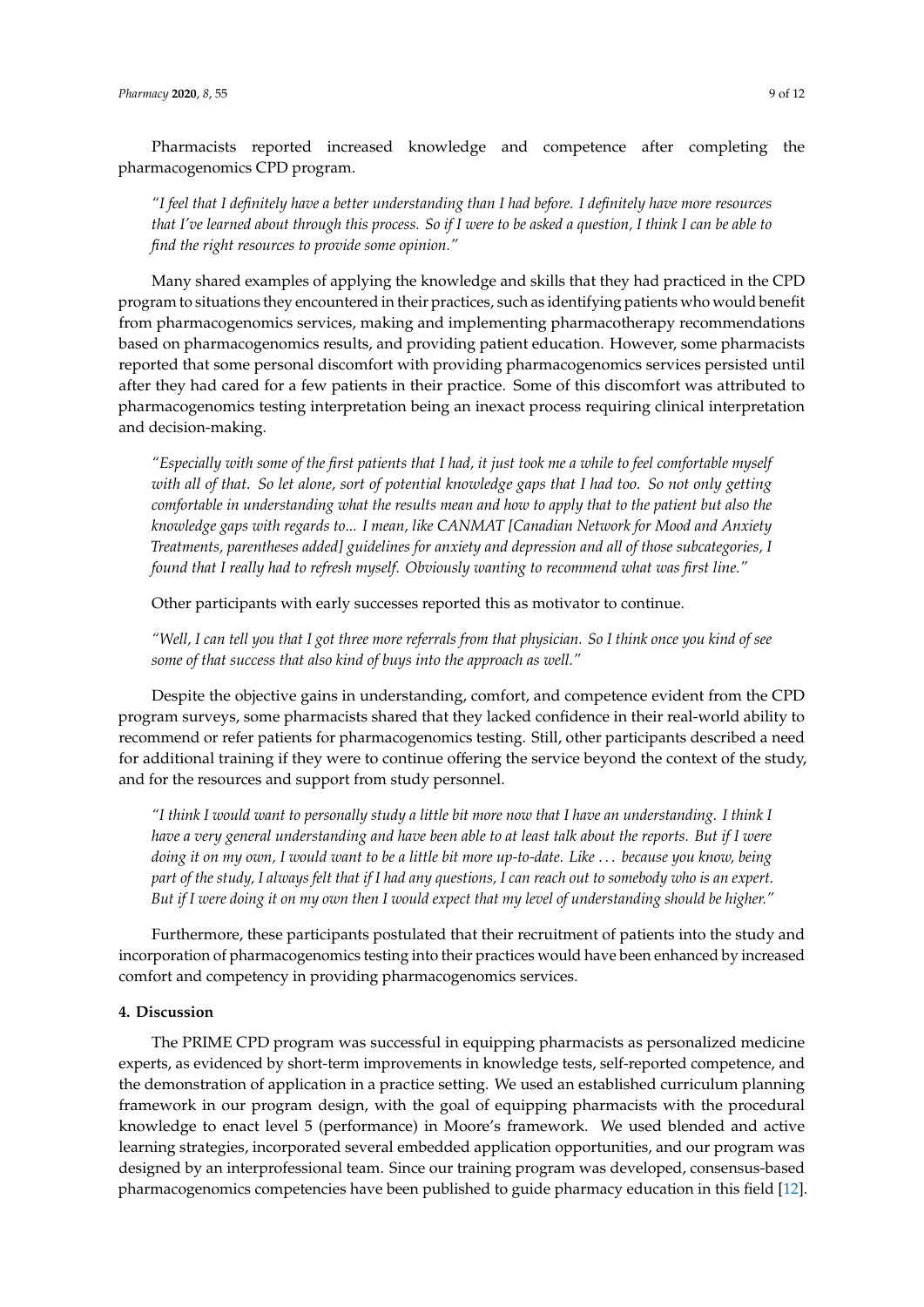Our CPD program's learning objectives addressed these competencies related to basic genetic concepts; genetics and disease; pharmacogenetics/genomics; and ethical, legal, and social implications.

Our evaluation perspective is unique in this field, as there are few examples in the pharmacy continuous professional development field of examining level 5 (performance outcomes) of Moore's framework [\[13](#page-11-8)[,14\]](#page-11-9), and none have addressed this level of performance relating to pharmacogenomics training. A narrative review on pharmacogenetics education in pharmacy practice recommended the need for educational programs that shift from knowledge-level pharmacogenomics education to curricula that focus on the application of knowledge in clinical practice [\[8\]](#page-11-3). Published literature on pharmacogenetics continuing education programs have primarily reported on participant satisfaction, knowledge, and competence (levels 2–4) on Moore's Framework. Formea and colleagues reported improvements in participant knowledge two months after completing a case-based pharmacogenetics education program [\[15\]](#page-11-10). Kuo et al. evaluated self-efficacy and attitude following attendance at live pharmacogenomics CE events, and found that participants' self-rated overall ability to address pharmacogenetic testing significantly improved [\[16\]](#page-11-11). Kisor and their team described the implementation of a comprehensive pharmacogenomics certificate program, consisting of 6 weeks of self-study and a one-day live workshop. They reported increases in the participants' self-reported competence after program completion, and high performance on patient simulations that involved making pharmacogenetic recommendations [\[17\]](#page-11-12). Since our study was completed, we identified a case study describing experiences developing a competency-based pharmacogenomics training program consisting of online pharmacogenomics modules across a large, multi-campus, academic center [\[18\]](#page-11-13). Consistent with our findings, they reported high pharmacist satisfaction and increased competency as demonstrated by increases in post-test knowledge scores, but their report did not discuss experiences with pharmacist performance of these services.

Limitations of our study are noted. First, we used convenience sampling to recruit pharmacists to participate in our training program and are uncertain how many pharmacists received our invitation to participate in the study through the channels we used to distribute the invitation. According to the Canadian Institute for Health Information, there were approximately 10,000 pharmacists practicing in Ontario's community pharmacies in 2015 [\[19\]](#page-11-14). Second, we experienced attrition, with only 15 of our 26 enrolled participants successfully recruited at least one patient for pharmacogenomics testing in their practices. This is not ideal in a program that was resource-intensive from a development and delivery perspective. We estimate the costs associated with the development and delivery of the PRIME training program to be in the range of \$25,000 US, including faculty time for the delivery and development. Third, our knowledge test and self-assessment survey were developed for the purposes of this study, and assessments of the construct and criterion validity of these tools were not completed.

A recent qualitative interview study of community pharmacists delivering pharmacogenetic services identified five themes relating to self-described educational needs: (1) pharmacogenomics education and training, (2) active learning to build confidence, (3) robust clinical resources to effectively implement pharmacogenomics services, (4) a team-based approach throughout implementation, and (5) a readily accessible network of pharmacogenomics experts [\[20\]](#page-11-15). We believe that our program met all of these criteria, yet some pharmacists still did not implement pharmacogenomics services in practice. This highlights an opportunity to enhance the design of future iterations of our CPD program through a strong integration of implementation science and behavior change approaches. Many of our participants encountered barriers to putting knowledge into practice, and themes from the interviews of these individuals included a lack of self-efficacy as being a potential barrier to recruiting patients. This challenge coincides with the self-efficacy construct in the consolidated framework from implementation research (CFIR), which describes that the successful implementation of an innovation is facilitated by an individual's belief in their own capabilities to execute actions to achieve implementation goals [\[21\]](#page-11-16).

Since our program was developed, an update to Moore's framework has been published [\[22\]](#page-11-17). In that update, Moore et al. argue that a greater emphasis on knowledge transfer should be built into CPD program planning and instructional design. Our results support this assertion. While our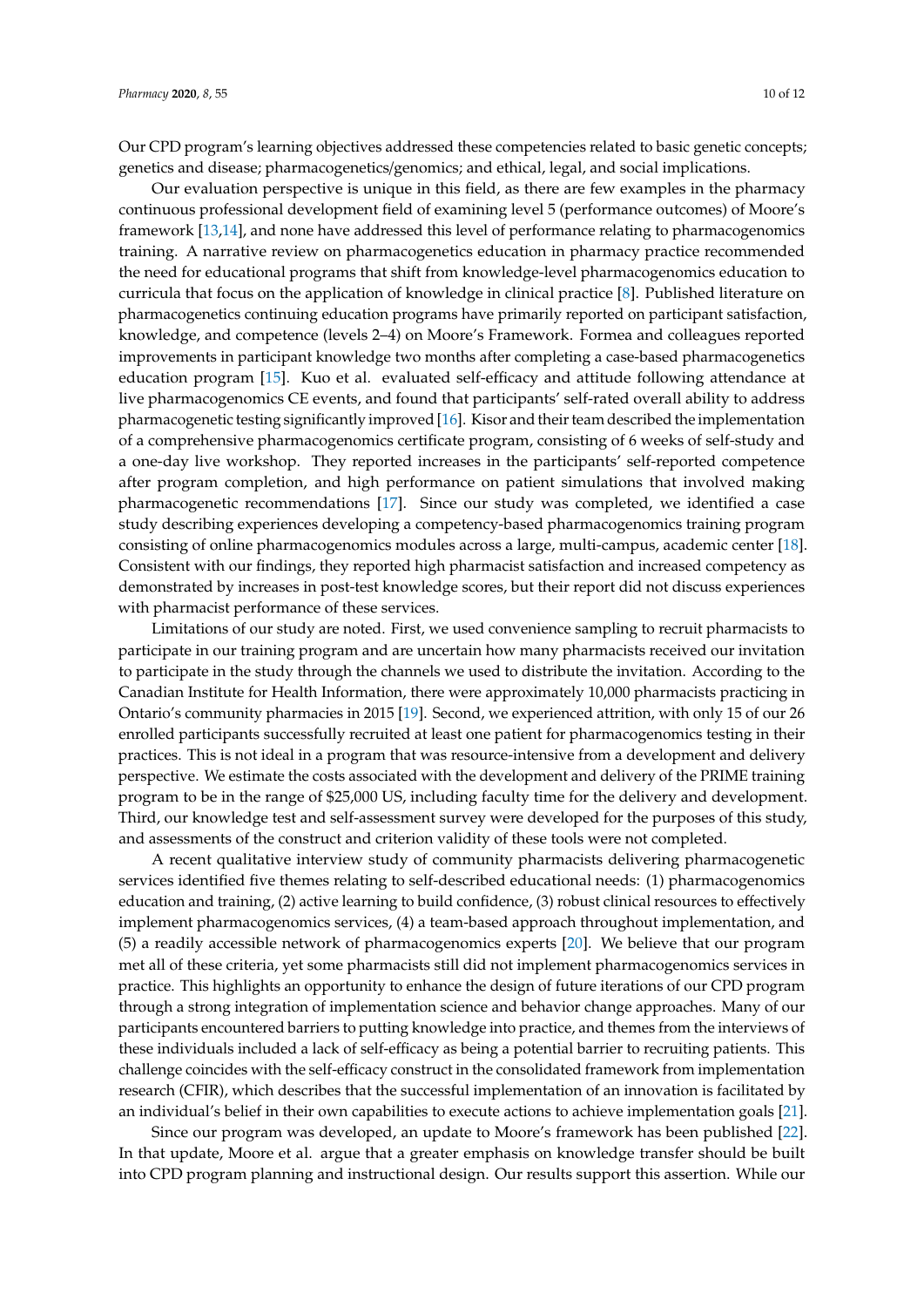program incorporated many of these design elements, additional emphasis on such elements could have further facilitated knowledge transfer in the PRIME program. For example, the use of formative objective structured clinical examinations (OSCEs) or an experiential component would have provided participants with greater opportunities to practice the application of pharmacogenomics in a safe learning environment prior to doing it independently in their own practices.

#### **5. Conclusions**

The PRIME CPD program increased both knowledge and competence, and improved performance in providing clinical pharmacogenetic services for most participating pharmacists, particularly in the short-term. Future iterations of the program would be enhanced by the additional integration of implementation science theory and approaches into curriculum design to address the challenges encountered by pharmacists as they incorporate this new service into their existing practices.

#### **Supplementary Materials:** http://[www.mdpi.com](http://www.mdpi.com/2226-4787/8/2/55/s1)/2226-4787/8/2/55/s1. Table S1—Training Program Description.

**Author Contributions:** Conceptualization, N.C., B.A.S., M.P.-M. and L.M.M.; Data curation, M.J.L., B.A.S. and L.M.M.; Formal analysis, B.A.S. and L.M.M.; Funding acquisition, N.C., B.A.S., M.P.-M. and L.M.M.; Investigation, N.C., B.A.S., M.P.-M. and L.M.M.; Methodology, N.C., B.A.S., M.P.-M., and L.M.M.; Project administration, B.A.S. and L.M.M.; Supervision, B.A.S. and L.M.M.; Visualization, M.J.L. and L.M.M.; Writing—original draft, N.C., M.J.L. and L.M.M.; Writing—review & editing, N.C., M.J.L., B.A.S., M.P.-M. All authors have read and agreed to the published version of the manuscript.

**Funding:** The PRIME study was supported by an Innovation Fund grant from the Canadian Foundation for Pharmacy. In-kind contributions were provided by the Leslie Dan Faculty of Pharmacy (Continuous Professional Development Program) at the University of Toronto, Women's College Hospital, and the Centre for Addiction and Mental Health. The PRIME study partnered with the CAMH IMPACT Study for the pharmacogenetic testing phase (http://[impact.camhx.ca](http://impact.camhx.ca/en/study)/en/study). The funders had no role in design of the study, collecting, analysing or interpreting the data, the writing of the article or in the decision to submit it for publication.

**Acknowledgments:** The authors would like to acknowledge:

- Daniel Mueller, Arun Tiwani, Natalie Freeman for their teaching contributions during the in-person component of the CPD program.
- Ryan Keay and Sara Karlsson for coordinating the logistics of the in-person component of the program. Melissa Baranski for her assistance with submission for research ethics board approval.
- Josie Chundamala, Thomas Boyang Huang, Jessica John, and Dana Wall-Bryce for their contributions to quantitative data management and preliminary analysis.
- Nina Krupetsky and Clara Korenvain for data collection and analysis of the qualitative interviews.

**Conflicts of Interest:** Natalie Crown reports honoraria for presenting about pharmacogenomics from the University of Toronto, the Canadian Pharmacists Association, and the Ontario Pharmacists Association. Lisa McCarthy and Beth Sproule report honoraria from the Canadian Pharmacists Association for a presentation about pharmacogenomics. Micheline Piquette-Miller is on the advisory board of Geneyouin Inc. and has received honoraria from Geneyouin for presentations about pharmacogenomics. The funders had no role in the design of the study; in the collection, analyses, or interpretation of data; in the writing of the manuscript, or in the decision to publish the results.

#### **References**

- <span id="page-10-0"></span>1. Murphy, J.E.; Green, J.S.; Adams, L.A.; Squire, R.B.; Kuo, G.M.; McKay, A. Pharmacogenomics in the curricula of colleges and schools of pharmacy in the United States. *Am. J. Pharm. Educ.* **2010**, *74*, 7. [\[CrossRef\]](http://dx.doi.org/10.5688/aj740107) [\[PubMed\]](http://www.ncbi.nlm.nih.gov/pubmed/20221358)
- <span id="page-10-1"></span>2. Haga, S.B.; Moaddeb, J. Pharmacogenomics courses in pharmacy school curricula. *Pharmacogenomics* **2019**, *20*, 625–630. [\[CrossRef\]](http://dx.doi.org/10.2217/pgs-2019-0024) [\[PubMed\]](http://www.ncbi.nlm.nih.gov/pubmed/31250728)
- <span id="page-10-2"></span>3. De Denus, S.; Letarte, N.; Hurlimann, T.; Lambert, J.-P.; Lavoie, A.; Robb, L.; Sheehan, N.L.; Turgeon, J.; Vadnais, B. An evaluation of pharmacists' expectations towards pharmacogenomics. *Pharmacogenomics* **2013**, *14*, 165–175. [\[CrossRef\]](http://dx.doi.org/10.2217/pgs.12.197) [\[PubMed\]](http://www.ncbi.nlm.nih.gov/pubmed/23327577)
- <span id="page-10-3"></span>4. McCullough, K.B.; Formea, C.M.; Berg, K.D.; Burzynski, J.A.; Cunningham, J.L.; Ou, N.N.; Rudis, M.I.; Stollings, J.L.; Nicholson, W.T. Assessment of the Pharmacogenomics Educational Needs of Pharmacists. *Am. J. Pharm. Educ.* **2011**, *75*, 51. [\[CrossRef\]](http://dx.doi.org/10.5688/ajpe75351) [\[PubMed\]](http://www.ncbi.nlm.nih.gov/pubmed/21655405)